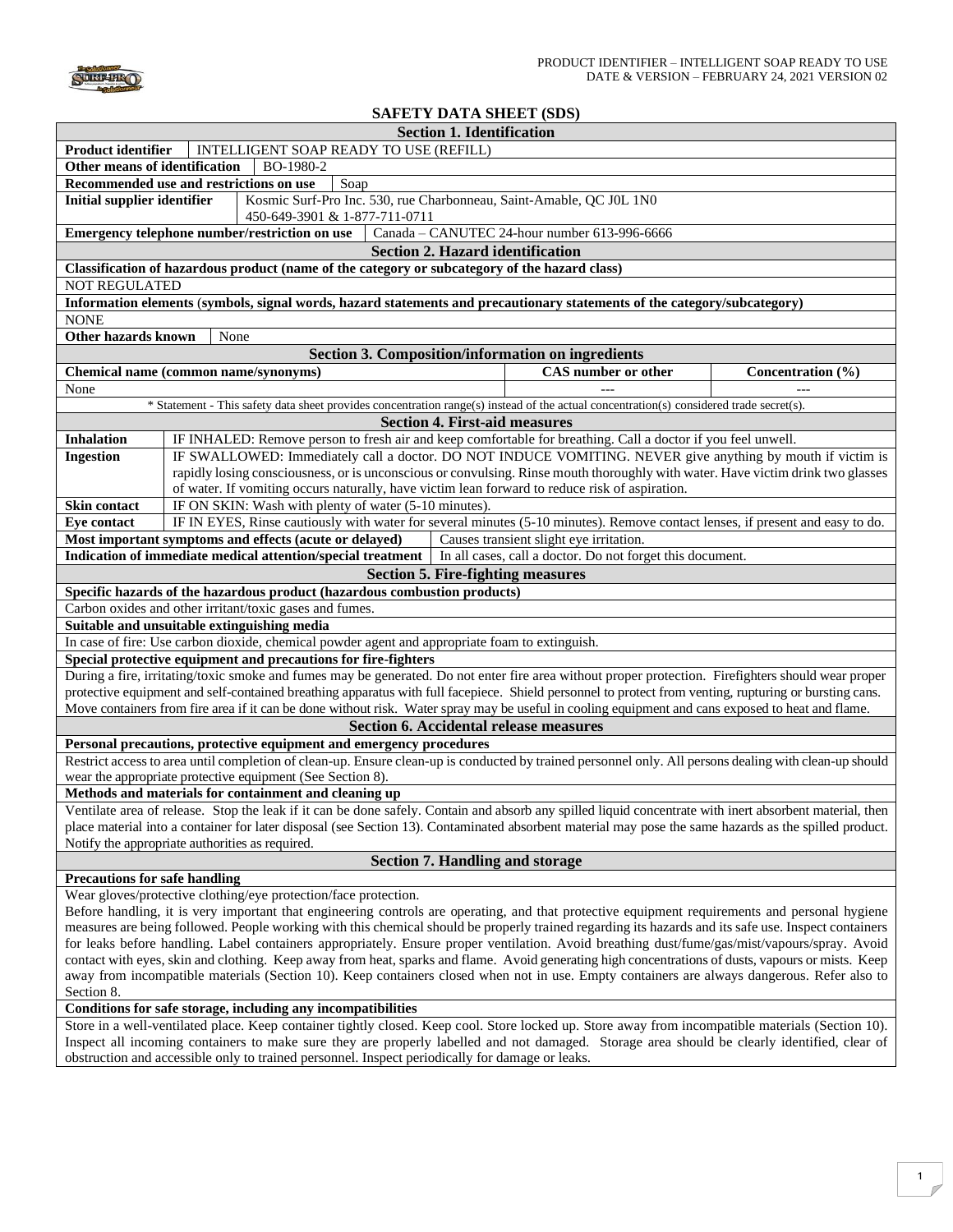

| Section 8. Exposure controls/Personal protection |  |  |  |  |  |  |
|--------------------------------------------------|--|--|--|--|--|--|
|--------------------------------------------------|--|--|--|--|--|--|

**Control parameters (biological limit values or exposure limit values and source of those values)** 

Exposure limits: ACGIH – TLV-TWA & PEL-TWA none.

## **Appropriate engineering controls**

Use under well-ventilated conditions. Local exhaust ventilation system is recommended to maintain concentrations of contaminants below exposure limits. Make emergency eyewash stations, safety/quick-drench showers, and washing facilities available in work area.

## **Individual protection measures/personal protective equipment**

Respiratory protection is required if the concentrations are higher than the exposure limits. Use a NIOSH approved respirators if the exposure limits are unknown. Chemically protective gloves (impervious), and other protective clothing to prevent prolonged or repeated skin contact, must be worn during all handling operations. Wear protective chemical splash goggles to prevent mists from entering the eyes. Wash hands/nails/face thoroughly after handling. Do not eat, drink or smoke when using this product. Practice good personal hygiene after using this material. Remove and wash contaminated work clothing before re-use.

| contaminated work crotting before re-use.                                                                                                          |                                             |                                                          |  |  |
|----------------------------------------------------------------------------------------------------------------------------------------------------|---------------------------------------------|----------------------------------------------------------|--|--|
|                                                                                                                                                    | Section 9. Physical and chemical properties |                                                          |  |  |
| Yellow liquid<br>Appearance, physical state/colour                                                                                                 | Vapour pressure                             | Not available                                            |  |  |
| <b>Odour</b> Fresh                                                                                                                                 | <b>Vapour density</b>                       | Not available                                            |  |  |
| <b>Odour threshold</b><br>Not available                                                                                                            | <b>Relative density</b>                     | $\sim$ 1                                                 |  |  |
| Not available<br>pH                                                                                                                                | Solubility                                  | Soluble                                                  |  |  |
| <b>Melting/freezing point</b><br>Not available                                                                                                     |                                             | Partition coefficient - n-octanol/water<br>Not available |  |  |
| Initial boiling point/range<br>Not available                                                                                                       |                                             | <b>Auto-ignition temperature</b><br>Not available        |  |  |
| <b>Flash point</b><br>Not available                                                                                                                | <b>Decomposition temperature</b>            | Not available                                            |  |  |
| <b>Evaporation rate</b><br>Not available                                                                                                           |                                             |                                                          |  |  |
| Viscosity   Not available<br><b>Flammability (solids and gases)</b><br><b>VOC</b>                                                                  |                                             |                                                          |  |  |
| Not available<br>Not available<br><b>Upper and lower flammability/explosive limits</b><br>Other<br>Not available<br>None known                     |                                             |                                                          |  |  |
|                                                                                                                                                    | Section 10. Stability and reactivity        |                                                          |  |  |
|                                                                                                                                                    |                                             |                                                          |  |  |
| <b>Reactivity</b>                                                                                                                                  |                                             |                                                          |  |  |
| Does not react under the recommended storage and handling conditions prescribed.                                                                   |                                             |                                                          |  |  |
| <b>Chemical stability</b>                                                                                                                          |                                             |                                                          |  |  |
| Stable under the recommended storage and handling conditions prescribed.                                                                           |                                             |                                                          |  |  |
| <b>Possibility of hazardous reactions</b>                                                                                                          |                                             |                                                          |  |  |
| None                                                                                                                                               |                                             |                                                          |  |  |
| Conditions to avoid (static discharge, shock or vibration)                                                                                         |                                             |                                                          |  |  |
| Keep away from heat, hot surfaces, sparks, open flames and other ignition sources. No smoking                                                      |                                             |                                                          |  |  |
| <b>Incompatible materials</b>                                                                                                                      |                                             |                                                          |  |  |
| Oxidizing materials; etc.                                                                                                                          |                                             |                                                          |  |  |
| <b>Hazardous decomposition products</b>                                                                                                            |                                             |                                                          |  |  |
| None known                                                                                                                                         |                                             |                                                          |  |  |
| <b>Section 11. Toxicological information</b>                                                                                                       |                                             |                                                          |  |  |
| Information on the likely routes of exposure (inhalation, ingestion, skin and eve contact)                                                         |                                             |                                                          |  |  |
| Causes transient slight eye irritation.                                                                                                            |                                             |                                                          |  |  |
| Symptoms related to the physical, chemical and toxicological characteristics                                                                       |                                             |                                                          |  |  |
| Skin irritation, redness, stinging, pain; Eye irritation, redness, tearing.                                                                        |                                             |                                                          |  |  |
| Delayed and immediate effects (chronic effects from short-term and long-term exposure)                                                             |                                             |                                                          |  |  |
| Skin Sensitization - No data available; Respiratory Sensitization - No data available; Germ Cell Mutagenicity - No data available; Carcinogenicity |                                             |                                                          |  |  |
| - No ingredient listed by IARC, ACGIH, NTP or OSHA Reproductive Toxicity - No data available; Specific Target Organ Toxicity - Single              |                                             |                                                          |  |  |
| Exposure - No data available; Specific Target Organ Toxicity - Repeated Exposure - No data available; Aspiration Hazard - No data available;       |                                             |                                                          |  |  |
| Health Hazards Not Otherwise Classified – No data available.                                                                                       |                                             |                                                          |  |  |
| Numerical measures of toxicity (ATE; LD <sub>50</sub> & LC <sub>50</sub> )                                                                         |                                             |                                                          |  |  |
| No data available.                                                                                                                                 |                                             |                                                          |  |  |
| ATE not available in this document.                                                                                                                |                                             |                                                          |  |  |
| <b>Section 12. Ecological information</b>                                                                                                          |                                             |                                                          |  |  |
| Ecotoxicity (aquatic and terrestrial information)                                                                                                  |                                             |                                                          |  |  |
| No data available.                                                                                                                                 |                                             |                                                          |  |  |
| <b>Persistence and degradability</b><br>No data available                                                                                          |                                             |                                                          |  |  |
| <b>Bioaccumulative potential</b><br>No bioaccumulation is to be expected.                                                                          |                                             |                                                          |  |  |
| <b>Mobility in soil</b><br>No data available                                                                                                       |                                             |                                                          |  |  |
| <b>Other adverse effects</b><br>No data available                                                                                                  |                                             |                                                          |  |  |
| <b>Section 13. Disposal considerations</b>                                                                                                         |                                             |                                                          |  |  |
| Information on safe handling for disposal/methods of disposal/contaminated packaging                                                               |                                             |                                                          |  |  |
| Dispose of contents/container into safe container in accordance with local, regional or national regulations.                                      |                                             |                                                          |  |  |
|                                                                                                                                                    |                                             |                                                          |  |  |